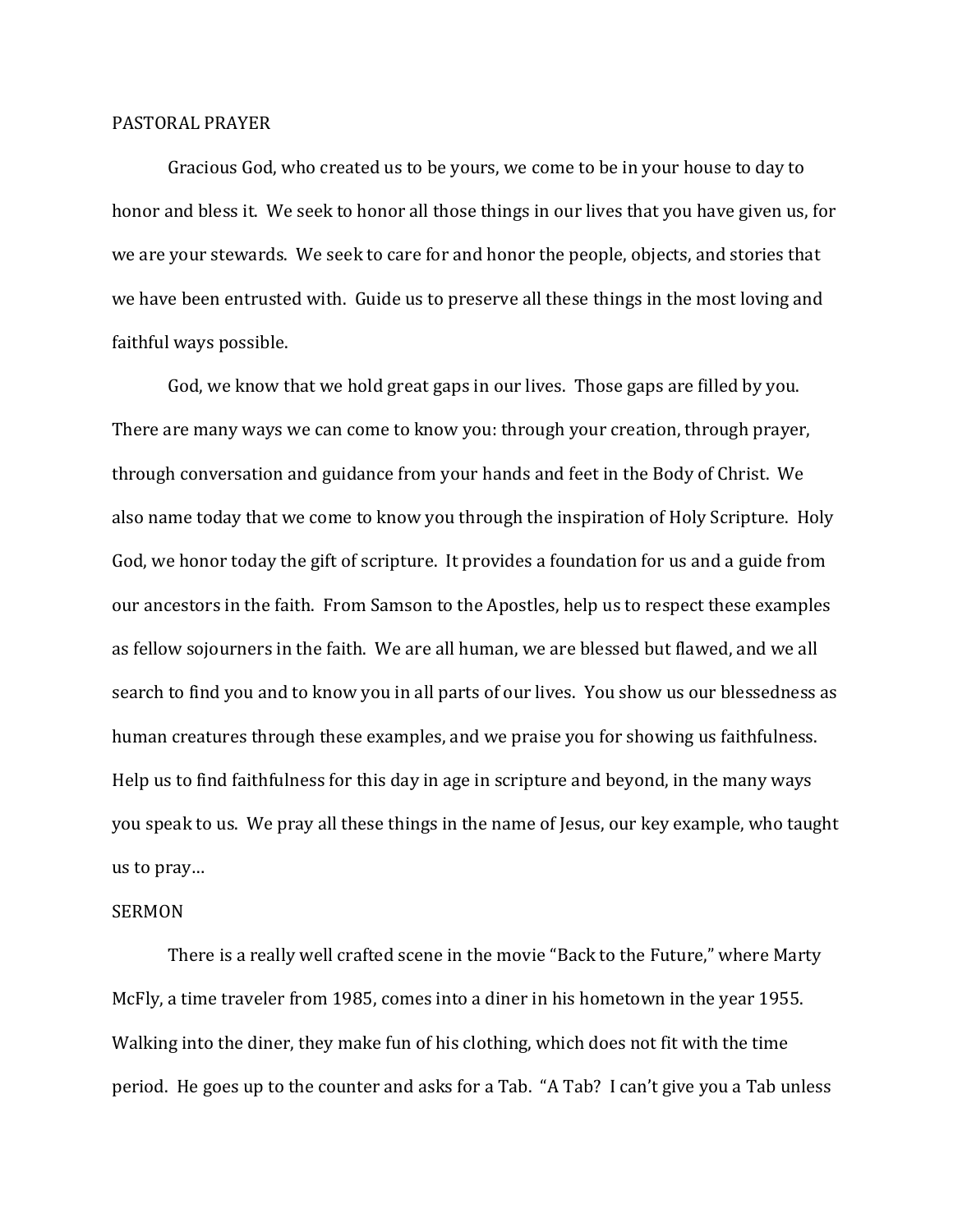you order something," says the storekeeper. Marty then asks for a Pepsi Free. "If you want a Pepsi, pal, you gotta pay for it!" Both people are talking over each other, because there is some assumed knowledge that neither have. Marty asks for a Tab, which was a cola in the 1980s. In the 1950's, he was asking for the storekeeper to keep tabs on what he owed. Marty also asks for a Pepsi Free, a sugar free version of Pepsi, but the storekeeper thinks he's asking for a soda without paying for it. They aren't communicating well because they are hearing one thing that is common to their knowledge, but it means another thing to the other person. That's the difficulty when we hear something from a different time. We hear one thing, but another thing is intended.

If it's difficult to communicate between 1985 and 1955, it's even more difficult to communicate between 2013 and 2000+ years ago. This wonderful example of disconnect between ages shows exactly how it can feel when we approach the bible. Have you ever heard an inside joke where you just don't get it? Sometimes there is a reference that is based in a certain time and place that you don't have. The bible has many of those. At the same time, it also has a wealth of timeless threads that support us and lead us as we seek to be faithful people in a confusing world. It also has been abused; many people used the bible as a justification for violence, slavery, hatred, and killing when the overwhelming arc of the bible has to do with loving the other as one's self. It is complicated but timeless; loving but also to be handled with care.

 I got several questions in the basket, and most were about the Bible. The bible is, no question, the greatest book and books ever written. Some questions were very specific, and some were more general. From the longest verse, Esther 8:9, to the shortest verse, Job 3:2 (or John 11:35 in some translations), the bible is one of the most complex and deep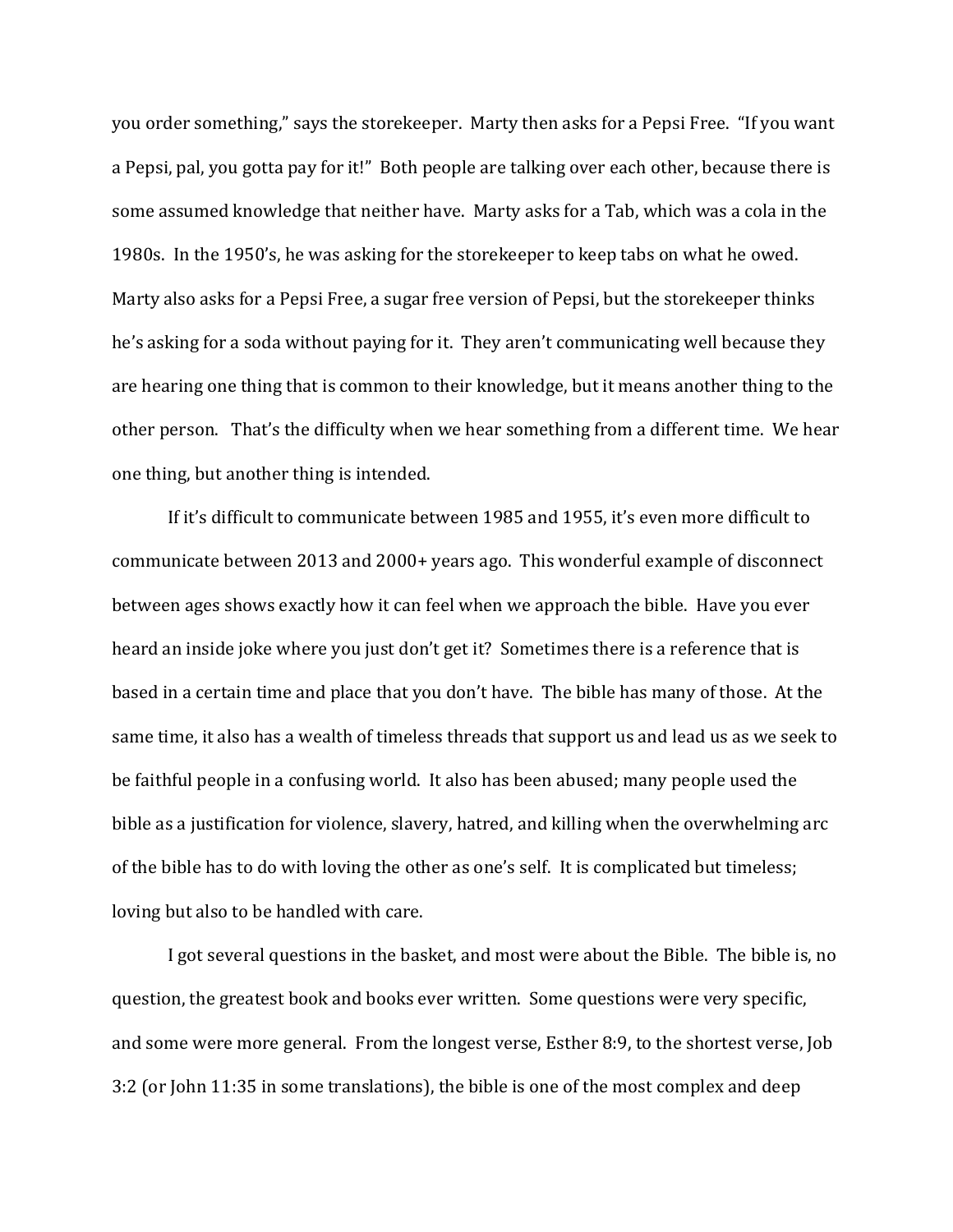writings of all history. Although I called this sermon "Everything You Wanted to Know About the Bible," I realized that I couldn't proclaim that sermon and still get you home for Valentine's Day. Let's look at some of the highlights which, I hope, will help you appreciate more of what these writings are that continue to speak to and bless us over centuries.

One question concerned why the bible is so overwhelming to understand. Indeed, there are a lot of things in the bible that are hard to understand from our contemporary viewpoint. There are many reasons for this. First of all, what we have here is what is best called an interpretation of the text from its original language. The original writings of the bible were written in ancient Hebrew and a dialect of Greek called Koine, and there is no one way to translate these texts. We often consider translation as a one-to-one science, but that's not the most accurate way of looking at it. Translation is best summed up as an art that often requires a best guess. We can look at a word in the original language and literally find five to ten meanings for it, each depending on where it is in a sentence, what form it takes, and so forth. Language is difficult and can turn the meaning of a sentence or a book with a translation or mistranslation. That is why we have so many versions of the bible, for the art of translation often leads different people to different conclusions.

Another piece that makes the bible difficult to understand is that many people cherry pick verses out of the bible and base a theology upon it. They then look at the bible through their perceived meaning of that one verse. It is not only unfaithful to derive one's whole understanding of God and Christianity from one verse, it also disrespects the rest of the bible. One could call this "bumper sticker theology," since bumper stickers only allow a short thought. Bumper stickers don't allow for a larger conversation; they just close people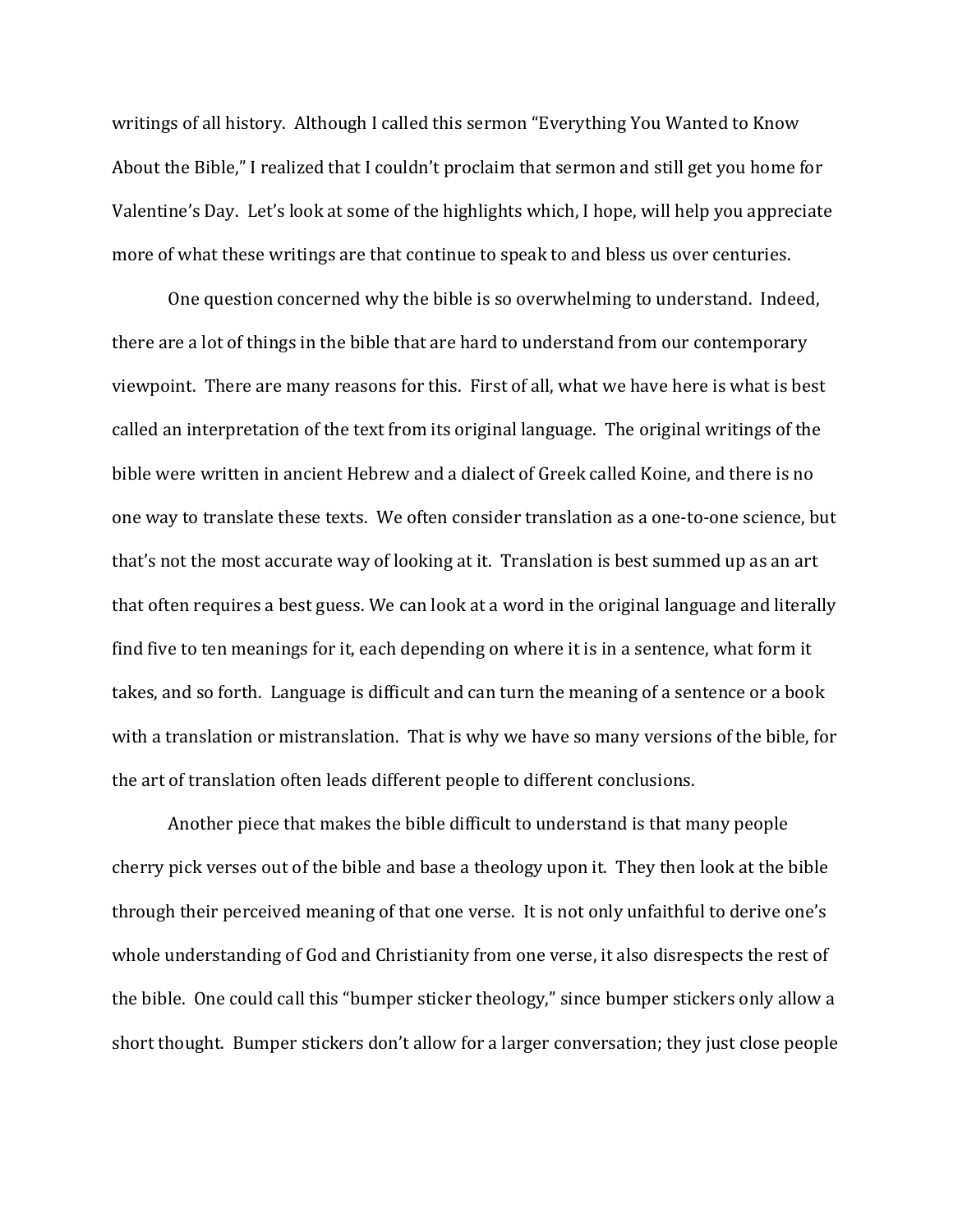out. Why would we have this great book of history if our whole story could be summed up in one verse? It just doesn't make sense and neglects the rest.

Furthermore, the bible is not a single work; no one single person wrote it. It is the conglomeration of generations and generations of writers, over hundreds of hundred of years through different circumstances and different events. We finally got the shape of the bible today first around 325 AD. In a way, they are all trying to grasp with how God relates to our world and to them. There are a lot of what we may call "inside jokes" that the bible writers wrote to their audiences. I don't mean joke literally, but hints that allude to some previously known information. They knew the inside information, so they could understand the reference behind the story. The movie "Back to the Future" is one example of how there can be a disconnect, but here's another way of looking at things. Think about a comedy show like Saturday Night Live, for instance. They perform sketches that joke around about current events, like famous sports stars, political figures, and such. What makes their joke funny is that you know what has been going on in real life. You have the back-story; you have all the information on who these caricatures are in real life, so the over-done portrayal is funny. If you didn't know who Richard Nixon was in the 1970s, you would never understand what they were talking about on SNL. In the bible, there are subtle allusions to things and people that the people of that time would know. In bible study this last Wednesday, we read parts from the book of Lamentations. Bonnie Carley mentioned right away how absolutely difficult it was to read and understand. Indeed, it truly is. We need to encounter the history behind this book, from the pains of the Exile to Babylon to the theological difficulties that the Jews in exile were facing. Where was God? Did God forget all of those promises that God made? We were going to have a King on the throne of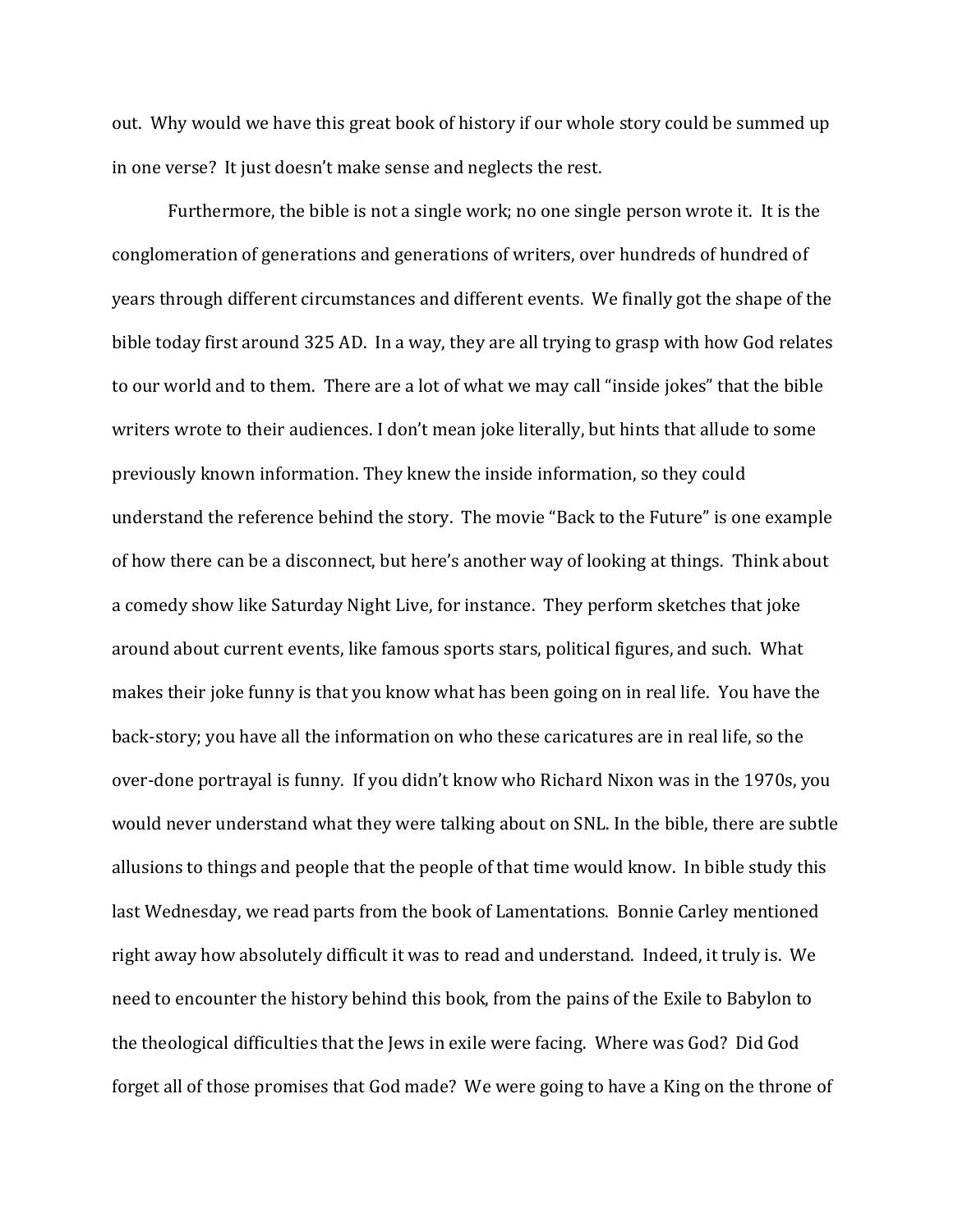David for all time, but the line of kings was broken! All of these things would be understood by people in biblical times but not necessarily by us just glancing at the text. We did not live in the same environment, the same culture, the same times, so we often need to get ahold of the context to get a full grasp of the story.

 The Bible is a guide to our history and our faith. Although it was written at a certain time with a certain people in mind as its audience, we consider the threads of the bible to be the ongoing source of our identity as people of faith. Another question mentioned whether we should memorize the bible. Actually, no one has ever memorized it, and that would really do no good. While I have memorized certain passages that held great meaning for me, I am not a big fan of wrote memorization. Think about a favorite movie or song you have. You can memorize all the lines, sure. If that becomes the basis of your understanding of that movie or song, then the song quickly becomes old and too familiar. However, if you return to it from time to time, new things catch your ear and your eye. In the same way, scripture is remarkable in that every time we look at it with new eyes, we see something new. We are never the same from one point in time to another; in the same way, we will hear and see something new in God's word when we approach it at different times. I've had verses I've read now and then, but one day, when something in particular happened, I will look at that verse and think, Wow, God is speaking to me in a particular way through this verse. Scripture can take on new meaning depending upon where we are and how we are seeing a verse with new eyes. The bible is a living source of the faith today as in the past.

 I think one of the greatest parts of the bible is that it presented people who wanted to grow closer to God that were often just as frail and flawed as we see ourselves. From beginning to end, the faithful people are not perfect but very human. The Judges in the Old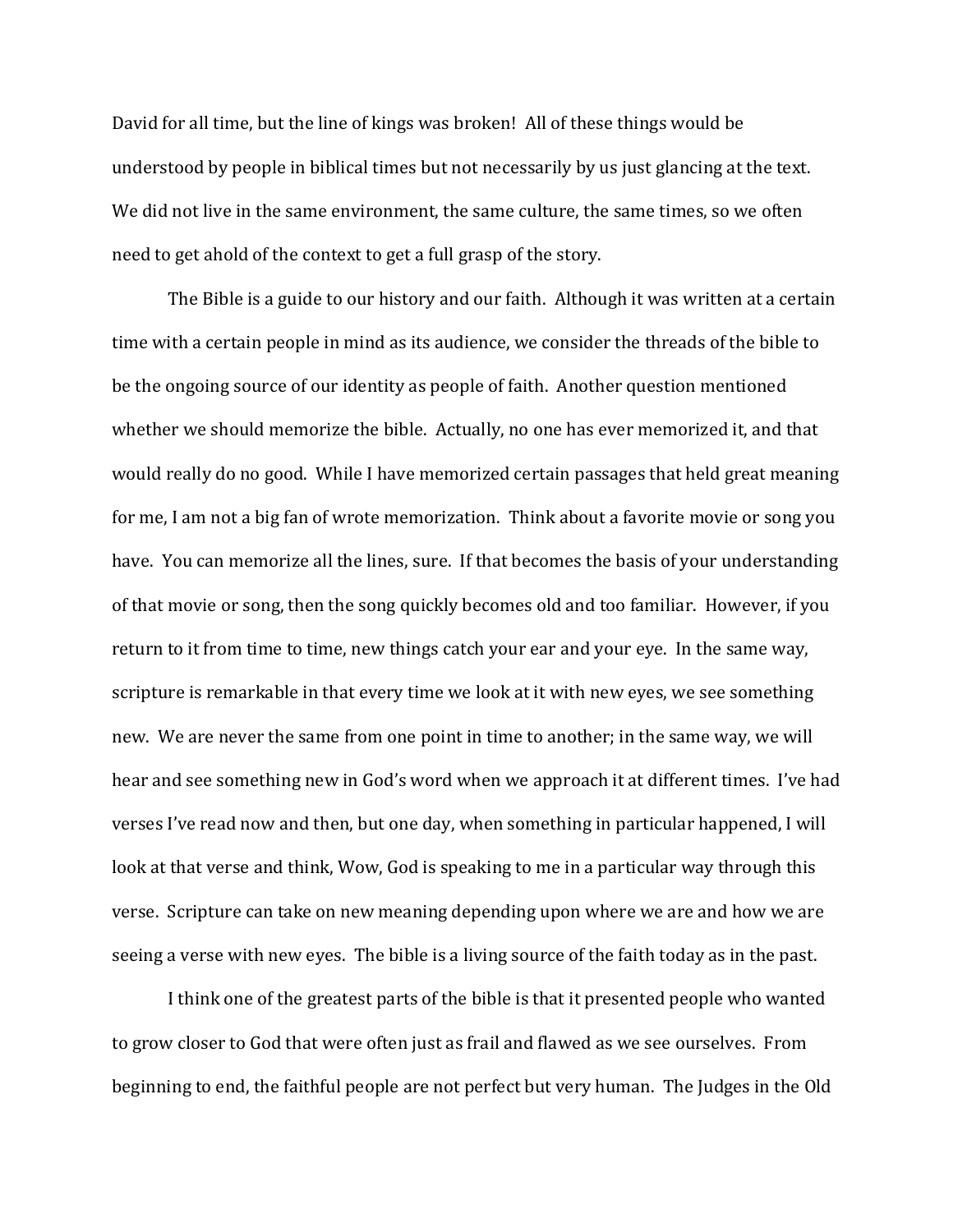Testament were the leaders of Israel before the Kings. Everyone, of course, remembers Samson, the Judge who was known for his great strength. He was no example of morality; he was considered more of a rough guy and somewhat foolish. Delilah continued to tempt him over and over but he kept falling under her spell. On the other hand, you have Nabal, a man who encountered David in 1 Samuel 25. He disrespected David when David asked for help, and forever became immortalized as a fool. Indeed, "Nabal" in Hebrew means "fool." He provides an example of what it means to be unfaithful to God, for he was asked for hospitality and gave none. He goes down as the example of someone we do not want to follow. Of course, the greatest example was Jesus.

 I consider the Bible like our passage from Luke. This is Transfiguration Sunday, the Sunday when we recognize the change of Jesus on the mountaintop in front of his disciples. The Transfiguration did not bring the disciples into full communion with God, but it allowed them to catch a glimpse of God's glory through Jesus. They were not transported to the absolutes the divine. However, in that moment, the veil was pulled away and they saw a foretaste of the divine. They saw Jesus as he really was. The bible, in the same way, is not God, but it allows us to catch a glimpse of God. It takes us into the history of our faith and brings us closer to the works of God as they have affected the community of faith throughout many ages. The bible will never give us a complete picture of who God is and how God interacts with us, but it gives us the essentials. It provides the path to life through Jesus Christ, our Lord and Savior if we will listen and follow Christ to the mountaintop. It provides a picture of his teachings and ministry as well as our forerunners in the faith, those we admire and those we sometimes think less of.